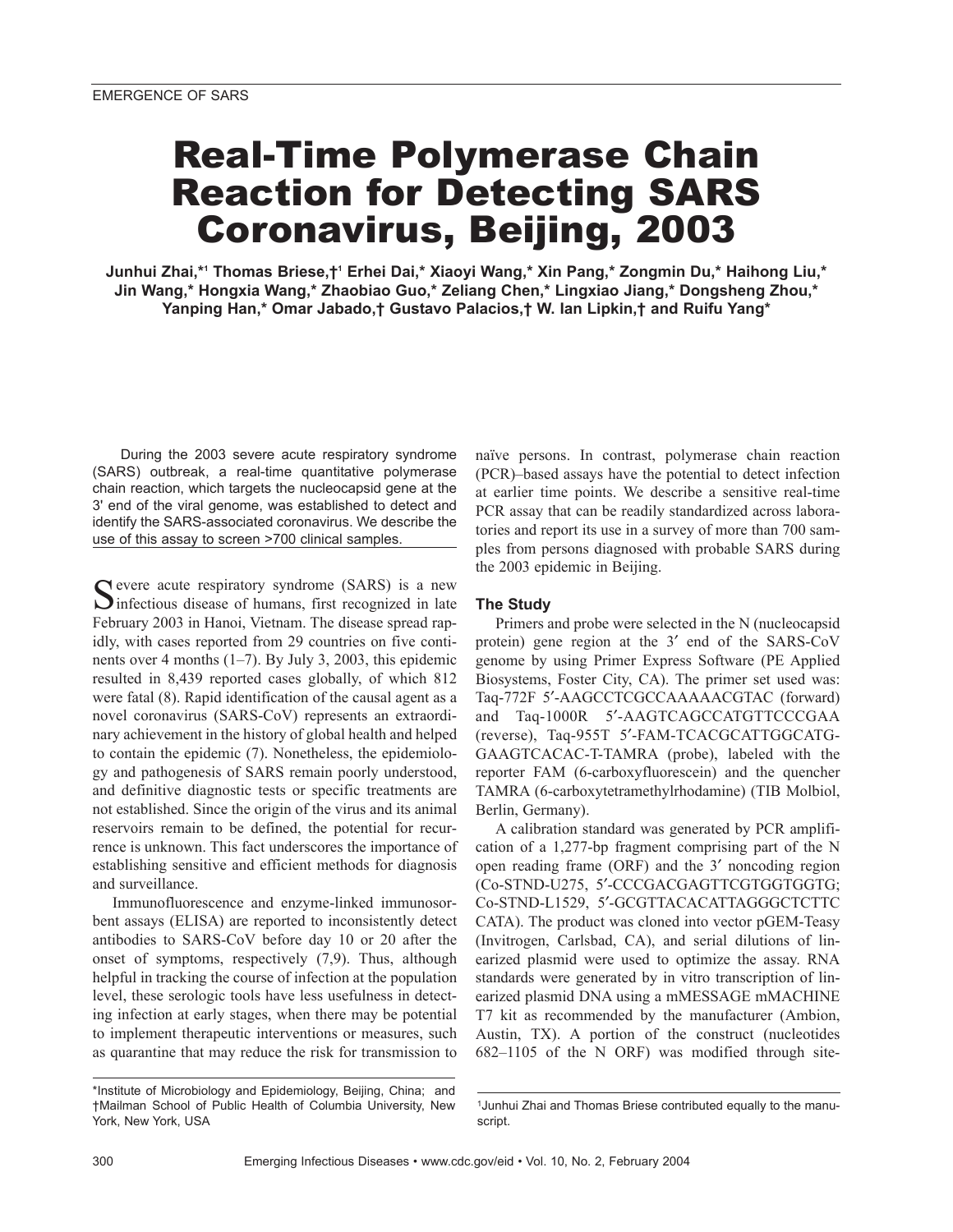directed mutagenesis, to distinguish plasmid-derived products from authentic products in diagnostic applications. Mutations introduced were an A to G change at position 845 of the N ORF, and an A to C change at position 866, creating a unique *Apa*I restriction site.

Detection of live virus was assessed by using supernatant from virus-infected Vero E6 cells (isolate BJ01; 4th passage;  $10^8$  TCID<sub>50</sub>/mL) tenfold diluted to  $10^{-12}$  in tissue culture media. RNA from 140-µL aliquots of each dilution was extracted and resuspended in 60 µL of DEPC-treated water for reverse transcription (9 µL RNA/20-µL reaction) and PCR (5  $\mu$ L/assay). 20  $\mu$ L of each virus dilution were spiked into 180 µL of clarified supernatant of a fecal preparation to simulate clinical specimens, and RNA from 140-µL aliquots was extracted and processed as above.

Clinical materials, including 326 fecal and 426 whole blood samples, were collected from Chaoyang Hospital, 301 Hospital, You'an Hospital, and Xuanwu Hospital, Beijing. All persons had a diagnosis of probable SARS according to World Health Organization (WHO) criteria. For analysis of fecal samples, 1 g of stool was suspended in 1 mL of phosphate-buffered saline, mixed vigorously, and centrifuged for 10 min at 3,000 *g*, 4°C. Supernatant was collected for RNA extraction and PCR analysis. For analysis of blood samples, whole blood was fractionated using Ficoll Paque (Amersham Pharmacia, England). Plasma was collected and immunoglobulin (Ig) G and IgM levels were determined with an ELISA kit from the Beijing Genomics Institute (Beijing, China). Peripheral blood mononuclear cells were collected and RNA extracted by using the QiaAmp Viral RNA Mini Kit (Qiagen, Germany). Nine microliters total RNA was reverse transcribed (SuperScript II Transcriptase, Invitrogen), and 2 µL of cDNA subjected to PCR by using a TaqMan Universal Master Mix kit (PE Applied Biosystems) on an ABI Prism 7900 HT sequence detector (PE Applied Biosystems). Thermocycling conditions were: 2 min 50°C (AmpErase UNG), 10 min 95°C (polymerase activation); 45 cycles of 15s 95°C denaturation, and 1 min 60°C annealing/extension.

### **Conclusions**

A standard curve of plasmid concentration versus threshold cycle was generated with a cloned version of the 3′ terminal portion of the viral genome. A correlation coefficient (r2) of 0.9913 showed a linear relationship between threshold cycle (Ct) and plasmid concentration (0–105 copies) (Figure 1A). The detection limit for plasmid DNA was  $\leq$ 5 copies per assay (Ct = 42.66). A linear relationship was consistently obtained for input loads of  $10^{1}$ – $10^{5}$  copies per assay.

Standards for RT-PCR were generated by in vitro transcription of RNA from linearized plasmid template with



Figure 1. Standard curve and amplification plot using serial dilutions of plasmid DNA (A) or of cRNA (B).

T7 polymerase. Logarithmic dilutions of the synthesized RNA yielded results comparable to the DNA standards  $(r2 = 0.9950;$  Figure 1B).

Supernatant from infected Vero E6 cells was serially diluted to determine the detection limit for live virus. Analysis of RNA extracted from logarithmic dilutions indicated a detection threshold of 0.0005 TCID<sub>50</sub>  $(10^{-9}$ dilution; 0.1 TCID<sub>50</sub>/mL; 0.0005 TCID<sub>50</sub> per assay well). The threshold for detection of SARS-CoV in spiked fecal samples was 0.005 TCID<sub>50</sub> (10<sup>-7</sup> dilution; 1 TCID<sub>50</sub>/mL; 0.005 TCID<sub>50</sub> per assay well) (data not shown).

Materials from persons who had probable SARS included 326 fecal samples and 426 blood samples. Control specimens collected during the outbreak from healthy persons included 16 fecal samples and 82 blood samples. The detection rate in fecal samples was 27% during the first 20 days after onset of symptoms (Table, Figure 2A). In the 20 days that followed, the detection rate declined to 16% to 18%, but even after >40 days, 9% of samples gave a positive reading. A similar time course was observed in the analysis of blood samples; however, a higher detection rate of 45% to 49% was obtained (note that only 11 of the samples were matched for blood and feces). During the first 20 days after onset of symptoms, the detection rate of RT-PCR in blood was significantly higher than that for IgM (10%–24%) or IgG antibodies (13%–15%) (Table, Figure 2B). Twenty-one to 40 days after onset of symptoms, serologic findings were more frequently positive than RT-PCR.

Of the 16 fecal and 82 blood samples obtained from healthy persons, one blood sample yielded a positive result in RT-PCR (confirmed by repeated assays). Because the sample was collected during the outbreak, it may represent a true infection in a person who was not yet symptomatic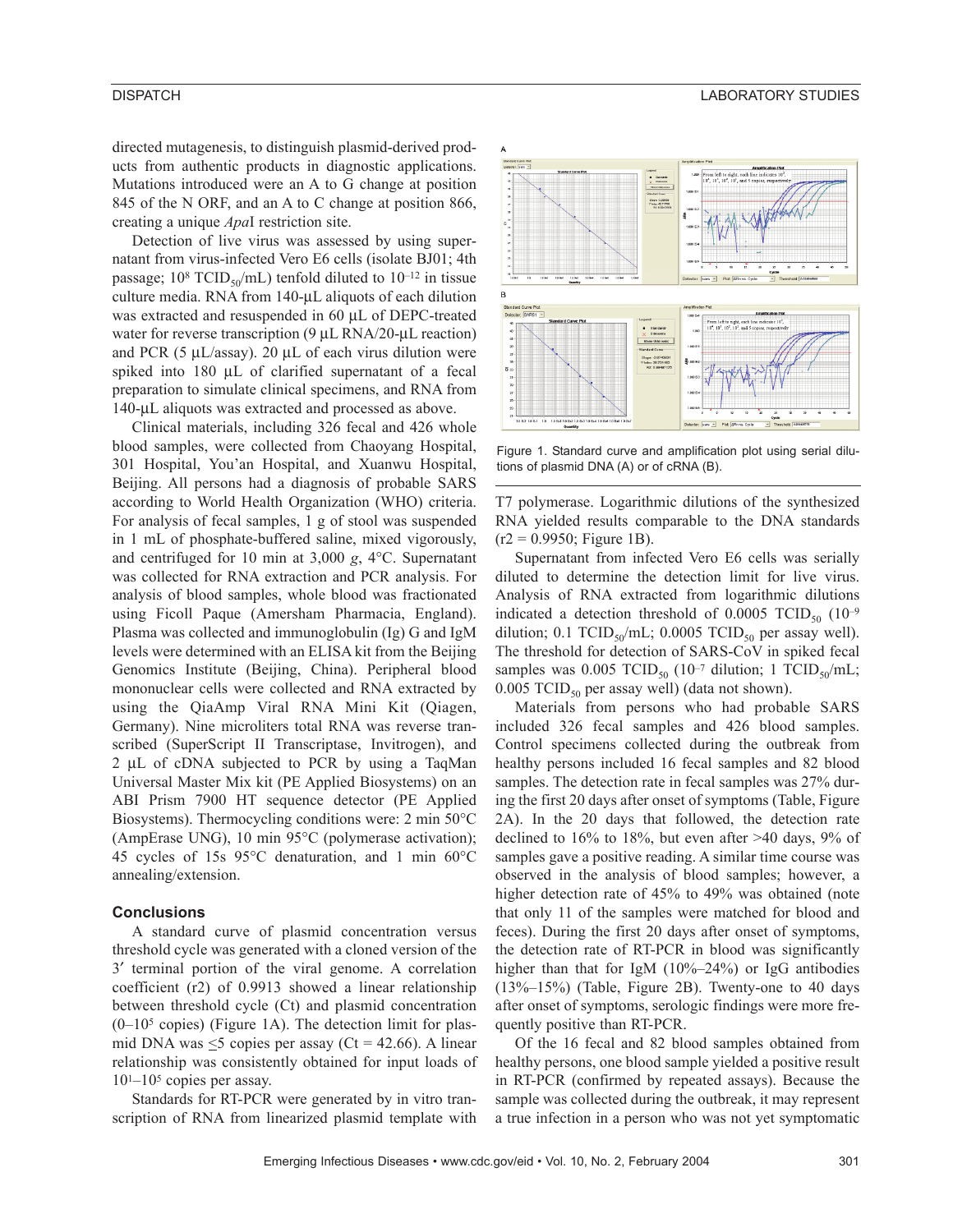## EMERGENCE OF SARS

|                                                                                                                   |                | $1 - 10d$ |     | $11 - 20d$    |     | $21 - 30$ d |     | $31 - 40d$ |     | $>40$ d |     |
|-------------------------------------------------------------------------------------------------------------------|----------------|-----------|-----|---------------|-----|-------------|-----|------------|-----|---------|-----|
| Specimens                                                                                                         | Total patients | pos       | neg | pos           | neg | pos         | neg | pos        | neg | pos     | neg |
| Feces PCR                                                                                                         | 326            | 10        | 27  | 19            | 52  | 12          | 65  |            | 55  |         | 67  |
| <b>Blood PCR</b>                                                                                                  | 426            | 28        | 34  | 20            |     | 22          | 143 | 26         | 132 | NA      | NA  |
| Blood IgG                                                                                                         | 426            |           | 56  | 10            | 31  | 82          | 83  | 138        | 20  | NA      | NA  |
| Blood IgM                                                                                                         | 426            |           | 54  | $\mathfrak h$ | 35  | 63          | 102 | 82         | 76  | NA      | NA  |
| <sup>a</sup> pos, positive; neg, negative; PCR, polymerase chain reaction; Ig, immunoglobulin; NA, not available. |                |           |     |               |     |             |     |            |     |         |     |

or who did not have classical symptoms (no clinical information for the period after sampling was available).

We also analyzed 180 sputum and 76 throat-washing samples from an unrelated cohort of persons with a diagnosis of probable SARS, for which the time after onset of symptoms had not been reported. The RT-PCR detection rate obtained in these samples was 63% for sputum samples, and 15% for throat washing samples (data not shown).





Figure 2. (A) real-time polymerase chain reaction (PCR) analysis of fecal samples; (B) real-time PCR, immunoglobulin (Ig) M and IgG analysis of blood samples.

It was not possible during the Beijing outbreak to obtain clinical materials in a prospective serial fashion from a defined SARS-CoV–infected patient cohort. Thus, some samples represent persons with respiratory symptoms caused by pathogens other than SARS-CoV (10). However, confidence in the clinical criteria is enhanced by an 87% seropositivity in samples taken 31–40 days after onset of symptoms.

Current real-time RT-PCR assays allow sensitive detection of SARS-CoV nucleic acid in clinical specimens by targeting N gene sequence, as shown here, or *pol* gene sequence (11–15). A major advantage to real-time PCR platforms is that amplification and analysis are completed in a closed system. Thus, the risk of contamination, which can confound conventional (frequently nested) RT-PCR protocols (5,11,16), is markedly reduced. Whether different positivity rates reported for various SARS-CoV assays (12–14,17) reflect true differences in assay performance, or merely differences in specimen type or differences in sample preparation (13), will only become apparent after comparative quality control tests using identical samples in the various assays and laboratories. Using calibrated DNA and RNA standards, we achieved comparable results with the assay reported here in the New York and Beijing laboratories.

RNA integrity is a critical determinant of sensitivity in RT-PCR SARS-CoV assays. Samples were not collected at clinical sites with the objective of nucleic acid analysis. Additionally, protocols adopted by the various hospitals for sample collection, handling, and storage were not uniform. Nonetheless, RT-PCR analysis resulted in consistent results for all 11 cases of matching feces and blood samples. Furthermore, all blood samples seropositive during the first 20 days after onset of symptoms were also positive in RT-PCR. Of the 48 RT-PCR positive samples collected 21–40 days after onset of symptoms, 45 were also seropositive.

RT-PCR analysis of blood was a less sensitive index of infection than immunologic assays at later time points (21–40 days after onset of symptoms). However, 16% of blood samples and 18% of fecal samples contained SARS-CoV RNA >31–40 days after onset of symptoms. A similar duration of persistence of SARS sequences in stool has been observed by Ren et al. (17). Whether infectious virus is present at these later time points remains to